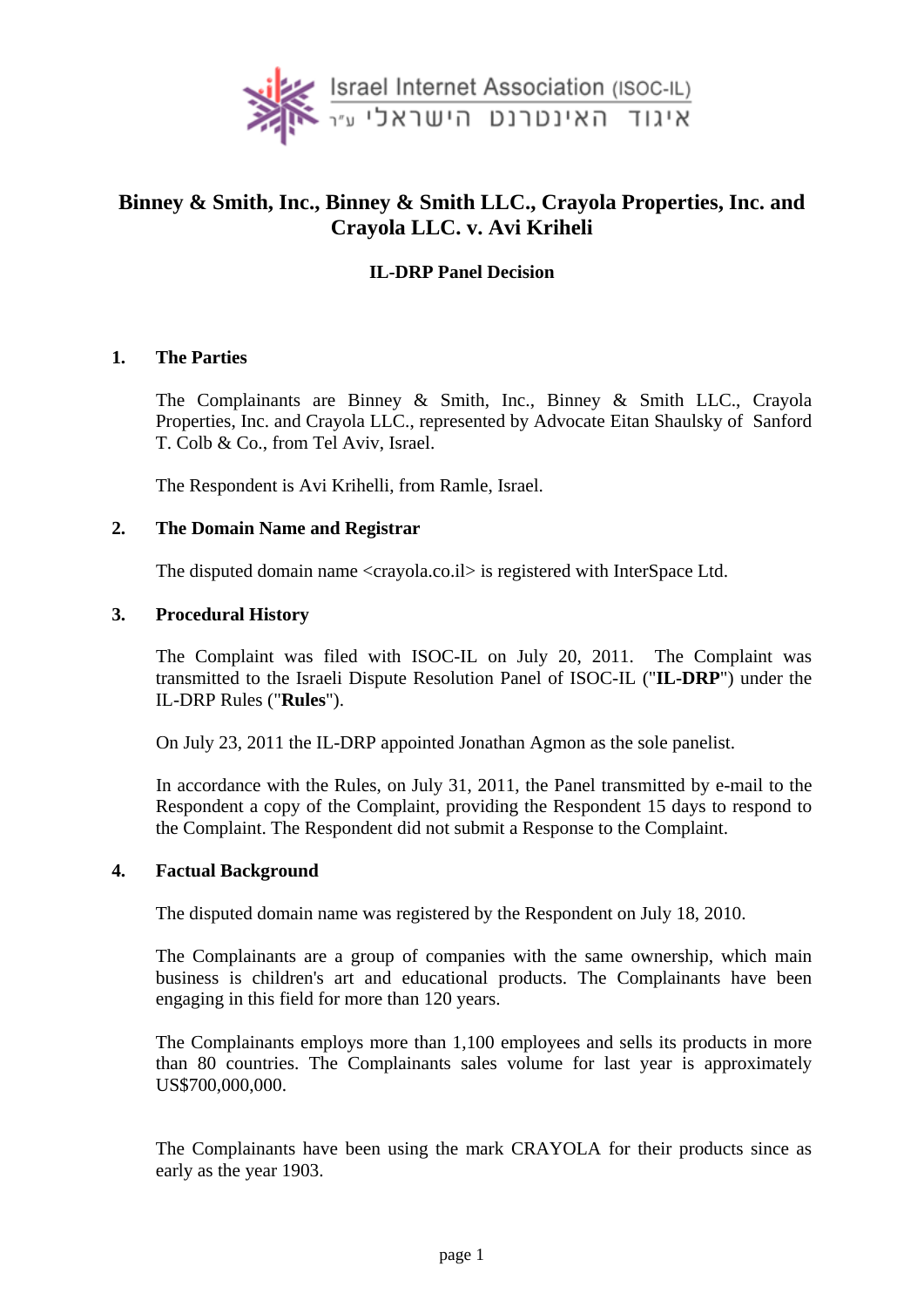The Complainants own numerous trademark registrations for the mark CRAYOLA worldwide. For example: United States trademark registration No. 0641294 – CRAYOLA, with the registration date of February 12, 1957; United States trademark registration No. 0644752– CRAYOLA, with the registration date of April 30, 1957; Community trademark registration No. 000220145 – CRAYOLA, with the registration date of October 19, 1998, and many others.

The Complainants also own multiple Israeli trademark registrations. For example: Israeli trademark registration No. 24001 – CRAYOLA, with the Registration date of December 20, 1965; Israeli trademark registration No. 61878 – CRAYOLA, with the registration date of September 21, 1990, and others.

The disputed domain name currently resolves to an offline webpage.

# **5. Parties' Contentions**

#### **A. Complainants**

The Complainants argue that their CRAYOLA trademark is a well known trademark, as the term is defined under the Israeli law.

The Complainants further argue that as a result of the Complainant's extensive promotional activities by using various types of media, including on the internet, the public associates the CRAYOLA trademark, with the Complainant.

The Complainants further argue that a representative of the Complainants contacted the Respondent and requested him to transfer of disputed domain name to the Complainants. The Complainants claim that the Respondent requested a payment of NIS100,000, in return for transferring the disputed domain name to the Complainants.

The Complainants further argue that the Respondent's demand to receive payment for transferring the disputed domain name is a sign of his bad faith.

The Complainants further argue that the Respondent acted in bad faith when registering the disputed domain name. The Complainants contend that the Respondent registered the disputed domain name to make profit by associating the Complainants' vast goodwill in the CRAYOLA mark to a business of the Respondent.

The Complainants further argue that they have not licenses, sold, transferred or in any way authorize the Respondent to use the CRAYOLA trademark.

The Complainants further argue that the Respondent's actions constitute various civil injustices.

The Complainants further argue that it is implausible that the Respondent had no knowledge of the Complainants and their use of the CRAYOLA mark, when registering the disputed domain name.

The Complainants further argue that in his actions, the Respondent is misappropriating, diluting and harming the Complainant's goodwill in its CRAYOLA trademark.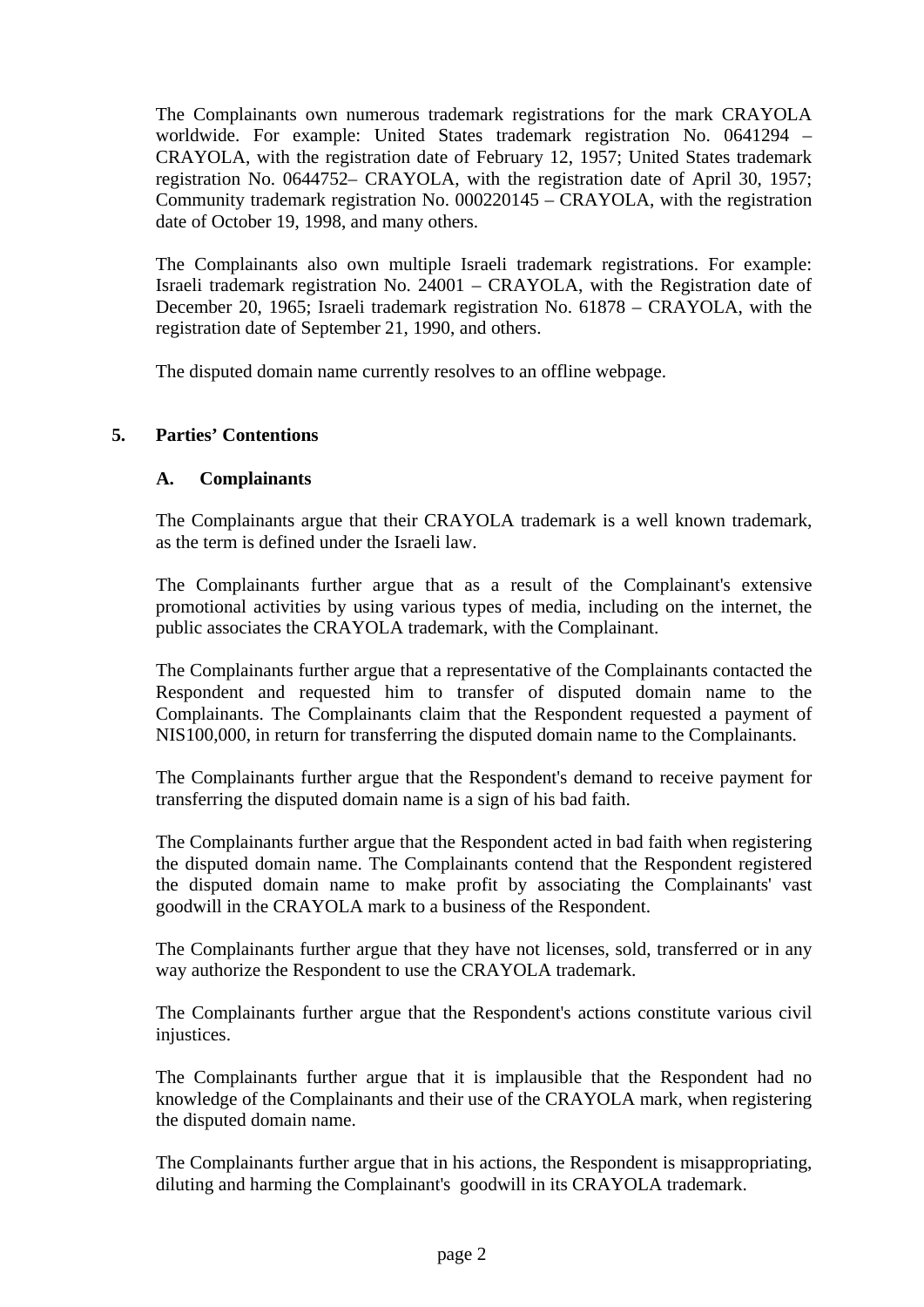For all of the above reasons, the Complainants request the transfer of the disputed domain name.

# **B. Respondent**

The Respondent did not reply to the Complaint.

# **6. Discussion and Findings**

The IL-DRP is an alternative dispute resolution procedure intended to provide expedited resolution to disputes regarding the allocation of domain names under the .IL ccTLD in accordance with the Rules. The Respondent submitted to this process and Rules when he applied for and registered the disputed domain name. The InterSpace domain name registration agreement provides that the applicant for the domain name accepts the ISOC-IL registration rules (see section B(1) on http://www.internic.co.il/domain\_agreement.htm, which also provides a link to the ISOC-IL registration rules). The ISOC-IL registration rules provide that "the [domain name] holder agrees to the jurisdiction of the IL-DRP." (See section 24.4). The Respondent, therefore, by applying for and registering the disputed domain name agreed to the IL-DRP and the Rules.

It is also noted that the Rules now adopted by ISOC-IL follow closely those of the Uniform Dispute Resolution Policy (UDRP) and therefore the WIPO Arbitration and Mediation Center case law (and others interpreting the UDRP) can be used as examples of how previous panels have adopted and interpreted provisions similar to the Rules and UDRP.

The Rules provide that disputes regarding the allocation of a domain name by a Holder may be brought by a Complainant on the following grounds:

- 3.1. the disputed domain name is the same or confusingly similar to a trademark, trade name, registered company name or legal entity registration ("**Name**") of the Complainant; and
- 3.2. the Complainant has rights in the Name; and
- 3.3. the holder has no rights in the Name; and
- 3.4. the application for allocation of the disputed domain name was made or the disputed domain name was used in bad faith.

# **A. Same or Confusingly Similar**

It is up to the Complainants to show that the disputed domain name is the same or confusingly similar to a trademark, trade name, registered company name or legal entity registration of the complainants.

The disputed domain name comprises of the word "Crayola" and the suffix .co.il. The suffix .co.il is ignored for the purpose of determination the similarity between the disputed domain name and the word "Crayola" since it is a common suffix showing that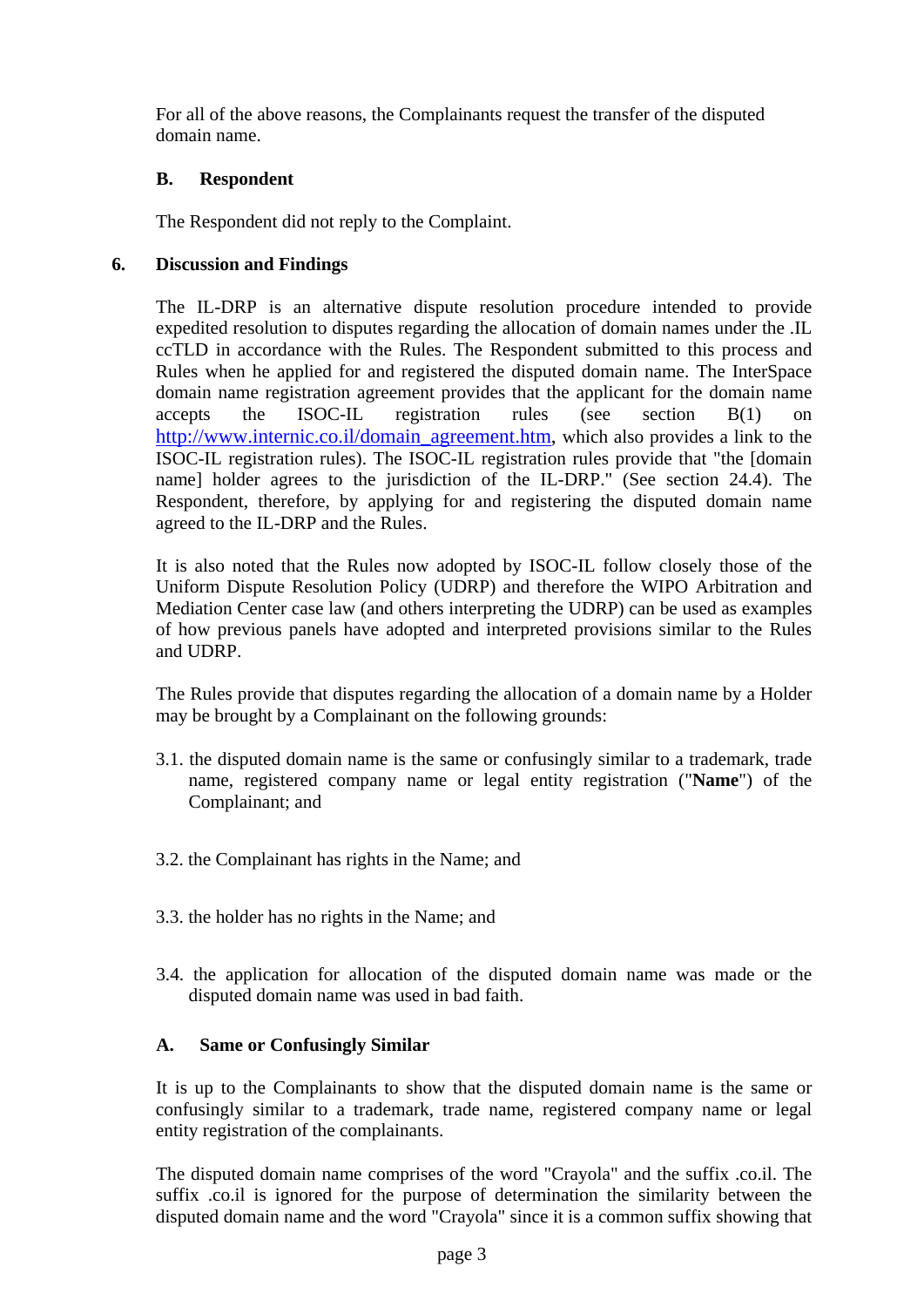the domain name is part of the .il domain and associated with commercial activities (.co suffix). The relevant part of the disputed domain name is the word "Crayola".

The Complainants own numerous trademark registrations for the mark CRAYOLA worldwide. For example: United States trademark registration No. 0641294 – CRAYOLA, with the registration date of February 12, 1957, United States trademark registration No. 0644752– CRAYOLA, with the registration date of April 30, 1957, Community trademark registration No. 000220145 – CRAYOLA, with the registration date of October 19, 1998; Israeli trademark registration No. 24001 – CRAYOLA, with the Registration date of December 20, 1965; Israeli trademark registration No. 61878 – CRAYOLA, with the registration date of September 21, 1990, and many others.

It is therefore the finding of the Panel that the disputed domain name is identical to a trademark owned by the Complainants.

# **B. Rights in the Name**

Next, it is up to the Complainants to show that the Complainants have rights in the CRAYOLA trademark; and that the Respondent has no rights in the CRAYOLA trademark.

As noted above the Complainant showed sufficient evidence showing it has rights in the CRAYOLA trademark at least since the year 1957.

It is also up to the Complainants to show that the Respondent has no rights in the Name. The Complainants have provided that they did not approve for the Respondent to use their trademark or Name.

While the Complainants bear the "general burden of proof" under Rule 3.3, this burden shifts to the Respondent once the Complainants makes a prima facie showing that the Respondent lacks rights or legitimate interests. (See: Skype Limited. v. Ronen Legativi, ILDRP Case No. 39, 27 June 2011; see also Google, Inc. v. Shlomi Kakon, ILDRP Case No. 38, 30 May 2011)

In this case the Panel finds that the Complainants have made a prima facie showing that the Respondent does not have rights or legitimate interests in the disputed domain name within the meaning of Rule 3.3. This finding is based on the following, non-disputed facts brought forward by the Complainants:

- a. The Complainants have no relationship whatsoever with the Respondent and did not authorize the Respondent to use the disputed domain name;
- b. The Complainants provided sufficient evidence to prove that their trademark is well known. The Ccomplainants' CRAYOLA trademark is used for the Complainants' products in numerous countries around the world, among them, in Israel. It is very difficult to believe that the Respondent was unaware of the vast goodwill of the Complainants' trademark;
- c. The Complainants own numerous worldwide trademark registrations, including multiple Israeli trademark registrations. These trademark registrations were registered well before the Respondent requested and received the allocation of the disputed domain name;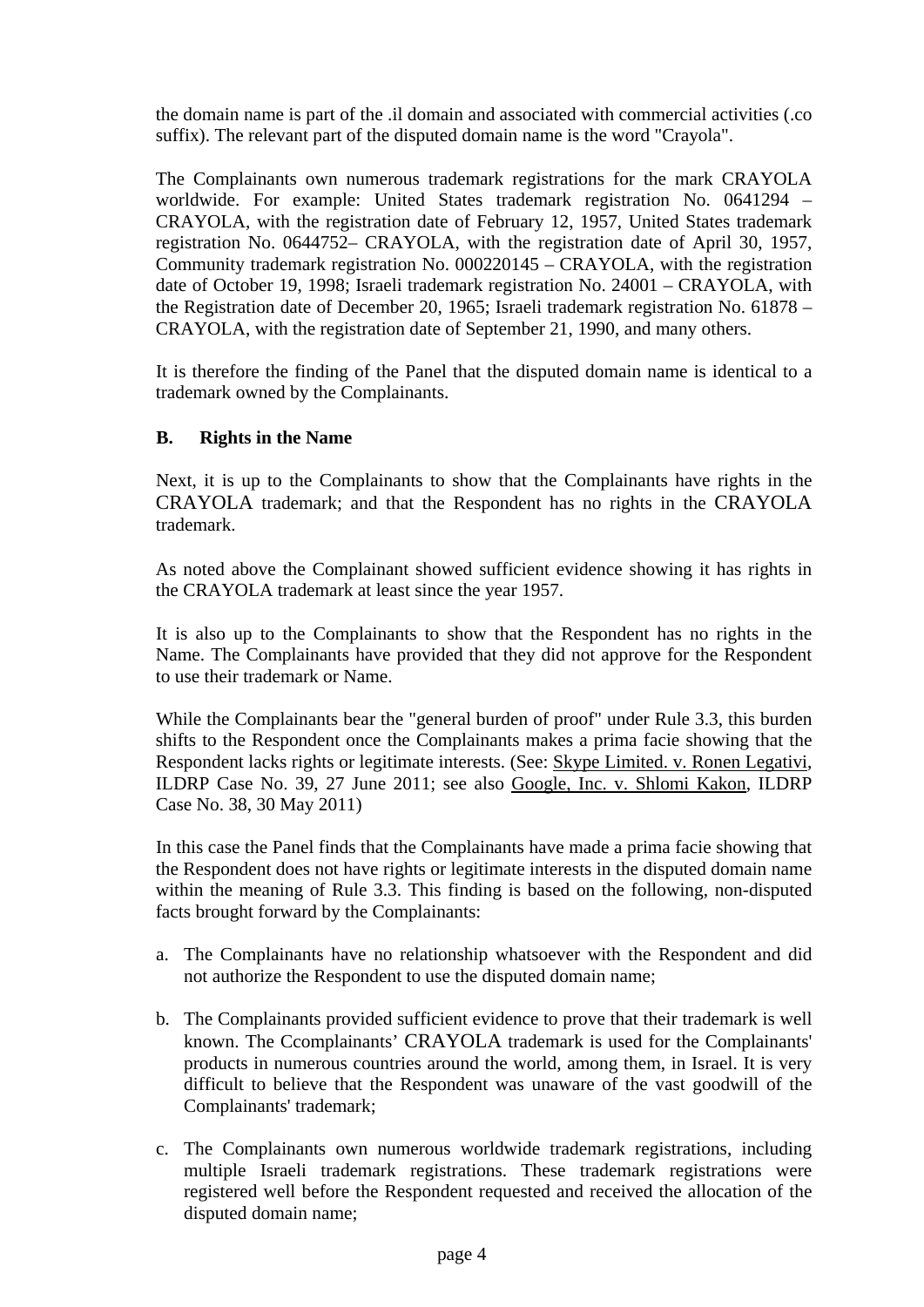d. There is no indication in the file that the Respondent is known under the disputed domain name.

It is therefore the finding of the Panel that the Complainants have rights in the CRAYOLA trademark and that the Respondent has no rights in the CRAYOLA trademark.

# C. **Application and Use in Bad Faith**

Finally, it is up to the Complainants to show that the Respondent applied for allocation of the disputed domain name or the disputed domain name was used in bad faith.

WIPO panels, relying on Rule 4.1 of the UDRP Rules, ruled that the bad faith clause provides a non-exclusive list of circumstances which can be helpful in showing that the Respondent acted in bad faith when he or she applied for or used the disputed domain name:

"For the purposes of [Paragraph 3.4 above], the following circumstances, in particular but without limitation, if found to be present, shall be evidence of the allocation or use of a domain name in bad faith:

- a. the Holder continues to hold the domain name during or after termination of employment or work for hire contract where the domain name allegedly should have been allocated to the employing/contracting party; or
- b. the Holder has requested allocation of the domain name primarily for the purpose of disrupting the business of a competitor; or circumstances indicating that the Holder has requested allocation or holds the Domain Name primarily for the purpose of selling, renting, or otherwise transferring the Domain Name allocation to the complainant who is the owner of the trademark or service mark or to a competitor of that Complainant, for valuable consideration in excess of documented out-ofpocket costs directly related to the domain name; or
- c. the Holder has requested allocation of the domain name in order to prevent the owner of the trademark or service mark from reflecting the mark in a corresponding domain name, provided that there is evidence of having engaged in a pattern of such conduct; or
- d. by using the domain name, the Holder has intentionally attempted to attract, for commercial gain, Internet users to its web site or other on-line location, by creating a likelihood of confusion with the Complainant's Name as to the source, sponsorship, affiliation, or endorsement of its web site or location or of a product or service on its web site or location".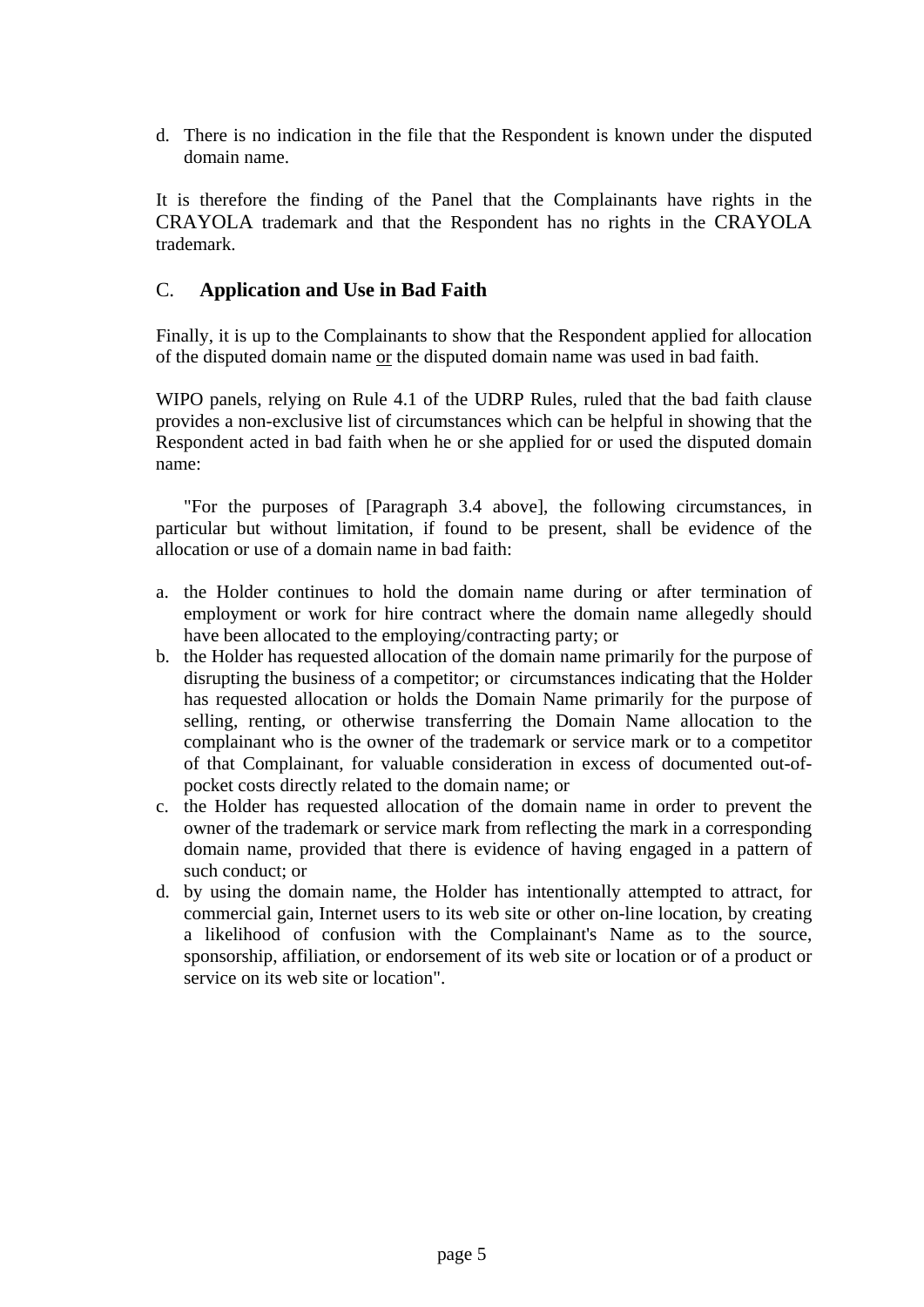Rule 4.1(b) provides that this Panel can find that the Respondent acted in bad faith if there are circumstances showing that the Respondent requested allocation of the disputed domain name primarily for the purpose of disrupting the business of a competitor; or circumstances indicating that the Respondent requested allocation or holds the disputed domain name primarily for the purpose of selling, renting, or otherwise transferring the disputed domain name allocation to the Complainant, who is the owner of the trademark or the service mark, or to a competitor of the Complainant, for valuable consideration in excess of documented out-of-pocket costs directly related to the domain name.

According to the Complainants, the Respondent offered to sell the disputed domain name to Complainant for NIS100,000, which is in excess of Respondent's out-ofpocket costs to register and maintain the disputed domain name. Circumstances where a Respondent offers to sell the domain name for amounts, which are considered as valuable consideration in excess of the Respondent's out of pocket costs directly related to the domain name, indicate bad faith on behalf of the Respondent (see The Ritz-Carlton Hotel Company L.L.C. v. Mr. Boaz Bar Lavy, ILDRP Case No. 37, 16 May 2011; see also Merck KGaA v. Sunmeet Jolly, Case No. D2004-0195).

As the Respondent failed from replying to the Complainants contentions, it is this Panel's discretion to accept the Complainants claim of the Respondent's actions.

The Panel therefore finds that the Respondent registered the disputed domain name primarily for the purpose of selling the disputed domain name to the Complainants, who own the trademark, for valuable consideration in excess of documented out-ofpocket costs directly related to the domain name.

Rule 4.1(d) provides that this Panel can find that the Respondent acted in bad faith if there are circumstances showing that the Respondent has intentionally attempted to attract, for commercial gain, Internet users to its web site or other on-line location, by creating a likelihood of confusion with the Complainants' name as to the source, sponsorship, affiliation, or endorsement of its web site or location or of a product or service on its web site or location.

It is suggestive of the Respondent's bad faith when the trademark of the Complainants was registered before the allocation of the disputed domain name (See: Sanofi-Aventis v. Abigail Wallace, WIPO Case No. D2009-0735). The Complainants' CRAYOLA trademark is registered since 1957 and has become well-known worldwide ever since. The Respondent registered the disputed domain name after the Complainants registered the CRAYOLA trademark.

Also, as determined above, the disputed domain name is identical to the Complainants' trademark. Previous WIPO panels ruled that "a likelihood of confusion is presumed, and such confusion will inevitably result in the diversion of Internet traffic from the Complainant's site to the Respondent's site" (see Edmunds.com, Inc v. Triple E Holdings Limited, WIPO Case No. D2006-1095). To this end, prior WIPO and ILDRP Panels have established that attracting Internet traffic by using a domain name that is identical or confusingly similar to a registered trademark is evidence of bad faith under paragraph  $4(b)(iv)$  of the UDRP and  $4.1(d)$  of the ILDRP (see Humana Inc., op. cit.